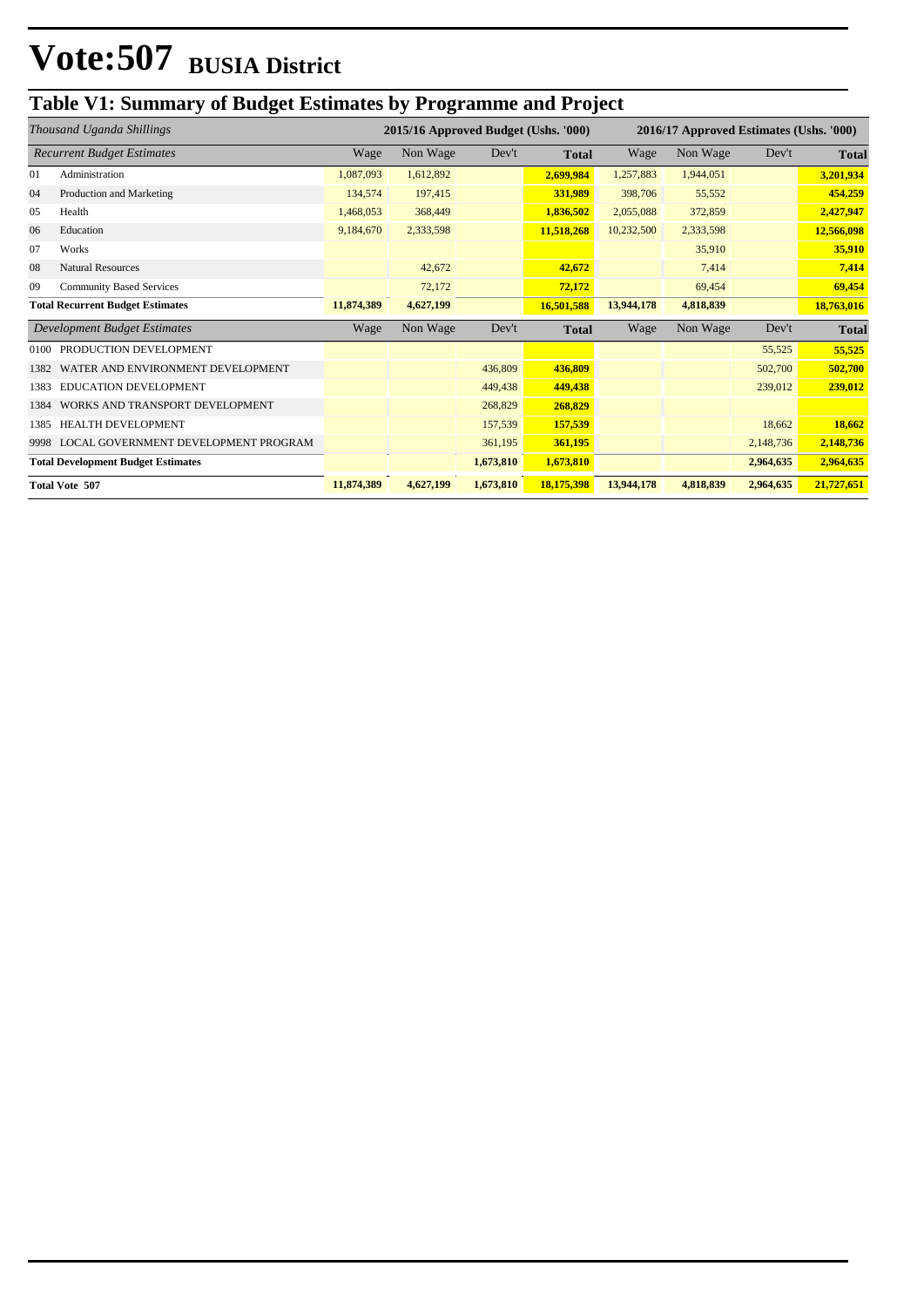#### **Table V2: Summary of Budget Estimates by Sector and Item**

| Thousand Uganda Shillings       |                                                       | 2015/16 Approved Budget (Ushs. '000) | 2016/17 Approved Estimates (Ushs. '000) |              |
|---------------------------------|-------------------------------------------------------|--------------------------------------|-----------------------------------------|--------------|
|                                 |                                                       | <b>Total</b>                         |                                         | <b>Total</b> |
| <b>Agriculture</b>              |                                                       | 331,989                              |                                         | 509,784      |
| 321466                          | Sector Conditional Grant (Wage)                       | 134,574                              |                                         | 398,706      |
| 321467                          | Sector Conditional Grant (Non-Wage)                   | 197,415                              |                                         | 55,552       |
| 321470                          | Sector Development Grant                              | $\overline{0}$                       |                                         | 55,525       |
|                                 | <b>Works and Transport</b>                            | 268,829                              |                                         |              |
| 321470                          | Sector Development Grant                              | 268,829                              |                                         |              |
| <b>Education</b>                |                                                       | 11,967,706                           |                                         | 12,805,111   |
| 321466                          | Sector Conditional Grant (Wage)                       | 9,184,670                            |                                         | 10,232,500   |
| 321467                          | Sector Conditional Grant (Non-Wage)                   | 2,333,598                            |                                         | 2,333,598    |
| 321470                          | Sector Development Grant                              | 449,438                              |                                         | 239,012      |
| Health                          |                                                       | 1,994,041                            |                                         | 2,446,609    |
| 321466                          | Sector Conditional Grant (Wage)                       | 1,468,053                            |                                         | 2,055,088    |
| 321467                          | Sector Conditional Grant (Non-Wage)                   | 368,449                              |                                         | 372,859      |
| 321470                          | Sector Development Grant                              | 157,539                              |                                         |              |
| 321472                          | <b>Transitional Development Grant</b>                 | $\overline{0}$                       |                                         | 18,662       |
| <b>Water and Environment</b>    |                                                       | 479,481                              |                                         | 546,023      |
| 321467                          | Sector Conditional Grant (Non-Wage)                   | 42,672                               |                                         | 43,323       |
| 321470                          | Sector Development Grant                              | 436,809                              |                                         | 480,700      |
| 321472                          | <b>Transitional Development Grant</b>                 | $\overline{0}$                       |                                         | 22,000       |
| <b>Social Development</b>       |                                                       | 72,172                               |                                         | 73,802       |
| 321467                          | Sector Conditional Grant (Non-Wage)                   | 72,172                               |                                         | 69,454       |
| 321472                          | <b>Transitional Development Grant</b>                 | $\overline{0}$                       |                                         | 4,348        |
| <b>Public Sector Management</b> |                                                       | 3,061,179                            |                                         | 5,346,322    |
| 212105                          | Pension for Local Governments                         | $\mathbf{0}$                         |                                         | 707,670      |
| 212107                          | <b>Gratuity for Local Governments</b>                 | $\overline{0}$                       |                                         | 331,682      |
| 321401                          | District Unconditional Grant (Non-Wage)               | 513,156                              |                                         | 774,360      |
| 321403                          | District Discretionary Development Equalization Grant | 361,195                              |                                         | 2,144,388    |
| 321451                          | District Unconditional Grant (Wage)                   | 1,087,093                            |                                         | 1,257,883    |
| 321469                          | Support Services Conditional Grant (Non-Wage)         | 1,099,735                            |                                         |              |
| 321608                          | General Public Service Pension Arrears (Budgeting)    | $\overline{0}$                       |                                         | 130,339      |
|                                 | <b>Grand Total Vote 507</b>                           | 18,175,398                           |                                         | 21,727,651   |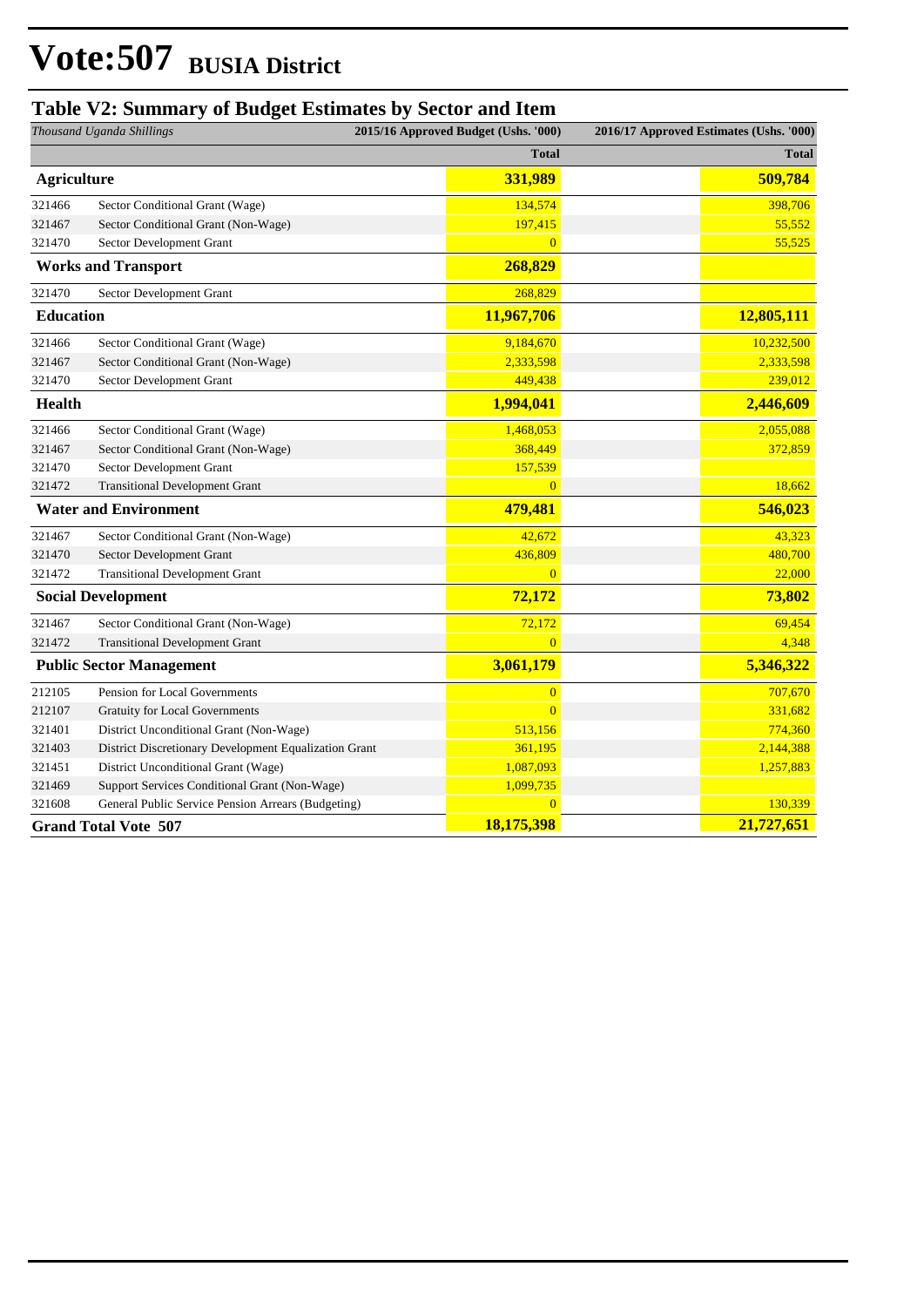#### **Table V3: Summary of Detailed Budget Estimates by Program, Project and Item**

#### *Recurrent Budget Estimates*

| Programme 01 Administration                               |                                      |                                         |
|-----------------------------------------------------------|--------------------------------------|-----------------------------------------|
| Thousand Uganda Shillings                                 | 2015/16 Approved Budget (Ushs. '000) | 2016/17 Approved Estimates (Ushs. '000) |
| 212105 Pension for Local Governments                      | $\boldsymbol{0}$                     | 707,670                                 |
| 212107 Gratuity for Local Governments                     | $\bf{0}$                             | 331,682                                 |
| 321401 District Unconditional Grant (Non-Wage)            | 513,156                              | 774,360                                 |
| 321451 District Unconditional Grant (Wage)                | 1,087,093                            | 1,257,883                               |
| 321469 Support Services Conditional Grant (Non-Wage)      | 1,099,735                            | $\bf{0}$                                |
| 321608 General Public Service Pension Arrears (Budgeting) | $\boldsymbol{0}$                     | 130,339                                 |
| <b>Total Programme 01</b>                                 | 2,699,984                            | 3,201,934                               |
| <b>Programme 04 Production and Marketing</b>              |                                      |                                         |
| Thousand Uganda Shillings                                 | 2015/16 Approved Budget (Ushs. '000) | 2016/17 Approved Estimates (Ushs. '000) |
| 321466 Sector Conditional Grant (Wage)                    | 134,574                              | 398,706                                 |
| 321467 Sector Conditional Grant (Non-Wage)                | 197,415                              | 55,552                                  |
| <b>Total Programme 04</b>                                 | 331,989                              | 454,259                                 |
| Programme 05 Health                                       |                                      |                                         |
| Thousand Uganda Shillings                                 | 2015/16 Approved Budget (Ushs. '000) | 2016/17 Approved Estimates (Ushs. '000) |
| 321466 Sector Conditional Grant (Wage)                    | 1,468,053                            | 2,055,088                               |
| 321467 Sector Conditional Grant (Non-Wage)                | 368,449                              | 372,859                                 |
| o/w Hospital Services                                     |                                      | 169,335                                 |
| o/w Primary Healthcare Services                           |                                      | 203,525                                 |
| <b>Total Programme 05</b>                                 | 1,836,502                            | 2,427,947                               |
| <b>Programme 06 Education</b>                             |                                      |                                         |
| Thousand Uganda Shillings                                 | 2015/16 Approved Budget (Ushs. '000) | 2016/17 Approved Estimates (Ushs. '000) |
| 321466 Sector Conditional Grant (Wage)                    | 9,184,670                            | 10,232,500                              |
| o/w Primary Teachers Salaries                             |                                      | 8,131,132                               |
| o/w Secondary Teachers Salaries                           |                                      | 1,614,387                               |
| o/w Tertiary Teachers Salaries                            |                                      | 486,981                                 |
| 321467 Sector Conditional Grant (Non-Wage)                | 2,333,598                            | 2,333,598                               |
| o/w Primary Education & Education Management              |                                      | 808,406                                 |
| o/w Secondary Education                                   |                                      | 1,174,113                               |
| o/w Skills Development                                    |                                      | 351,079                                 |
| <b>Total Programme 06</b>                                 | 11,518,268                           | 12,566,098                              |
| Programme 07 Works                                        |                                      |                                         |
| Thousand Uganda Shillings                                 | 2015/16 Approved Budget (Ushs. '000) | 2016/17 Approved Estimates (Ushs. '000) |
| 321467 Sector Conditional Grant (Non-Wage)                | $\bf{0}$                             | 35,910                                  |
| <b>Total Programme 07</b>                                 |                                      | 35,910                                  |
| <b>Programme 08 Natural Resources</b>                     |                                      |                                         |
| Thousand Uganda Shillings                                 | 2015/16 Approved Budget (Ushs. '000) | 2016/17 Approved Estimates (Ushs. '000) |
| 321467 Sector Conditional Grant (Non-Wage)                | 42,672                               | 7,414                                   |
| <b>Total Programme 08</b>                                 | 42,672                               | 7,414                                   |
| <b>Programme 09 Community Based Services</b>              |                                      |                                         |
|                                                           |                                      |                                         |
| Thousand Uganda Shillings                                 | 2015/16 Approved Budget (Ushs. '000) | 2016/17 Approved Estimates (Ushs. '000) |
| 321467 Sector Conditional Grant (Non-Wage)                | 72,172                               | 69,454                                  |
| <b>Total Programme 09</b>                                 | 72,172                               | 69,454                                  |
|                                                           |                                      |                                         |

*Development Budget Estimates*